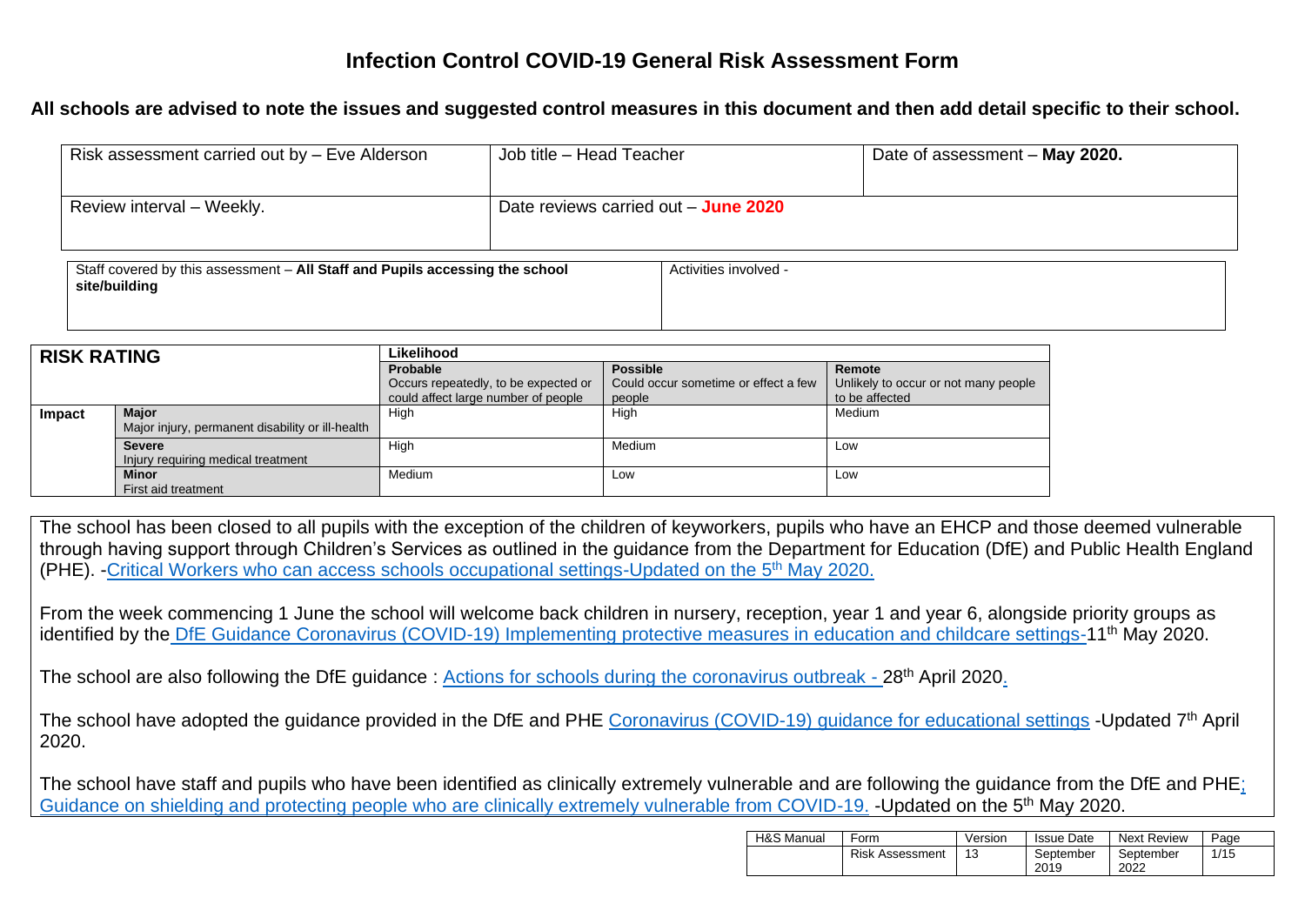Where need identified individual risk assessments have been completed for identified staff members.

The school have also identified staff and pupils that are clinically vulnerable and are following the quidance from the Cabinet Office; Staying at home [and away from others \(social distancing\)](https://www.gov.uk/government/publications/full-guidance-on-staying-at-home-and-away-from-others/full-guidance-on-staying-at-home-and-away-from-others) (Point 6), updated on the 1st May 2020. Where need identified individual risk assessments have been completed for identified staff members.

The school are maintaining a register of all clinically extremely vulnerable and clinically vulnerable staff and pupils and regular contact is undertaken to check on their wellbeing.

Staff, Parents and Carers who are in school are regularly reminded to stay at home if they are experiencing signs of illness out lined in the quidance [from the NHS.](https://www.nhs.uk/conditions/coronavirus-covid-19/check-if-you-have-coronavirus-symptoms/) The school are maintaining a register of all vulnerable staff and pupils and regular contact is undertaken.

Where need is identified for relevant pupils the school are following the DfE Guidance for Conducting a SEND risk assessment during the [coronavirus outbreak-](https://www.gov.uk/government/publications/coronavirus-covid-19-send-risk-assessment-guidance/coronavirus-covid-19-send-risk-assessment-guidance) Updated the 7<sup>th</sup> May 2020.

The school are following the guidance COVID-19: Cleaning of non-healthcare settings- Updated 26<sup>th</sup> March 2020.

The school have considered the guidance provided by the DfE- [Opening schools for more children and young people :initial planning framework for](https://www.gov.uk/government/publications/actions-for-educational-and-childcare-settings-to-prepare-for-wider-opening-from-1-june-2020/opening-schools-for-more-children-and-young-people-initial-planning-framework-for-schools-in-england)  [schools in England](https://www.gov.uk/government/publications/actions-for-educational-and-childcare-settings-to-prepare-for-wider-opening-from-1-june-2020/opening-schools-for-more-children-and-young-people-initial-planning-framework-for-schools-in-england) - Updated 12 May 2020 and [Planning guidance for primary schools](https://www.gov.uk/government/publications/preparing-for-the-wider-opening-of-schools-from-1-june/planning-guide-for-primary-schools) -Published 14 May 2020.

Staff, Parents/Carers have been advised that casual clothing is to be worn to school, it is strongly advised that clean clothing be worn each day.

Parents/Carers are reminded of the latest guidance from the NHS/PHE and the DfE on a regular basis via the school communication links.

PHE have a dedicated helpline number for education and children's social care related queries for anyone working in early years through to universities, plus parents- 0800 046 8687 – 8am to 6pm (Monday to Friday) or 10am to 4pm (Saturday to Sunday)

Durham County Council are working with partner agencies and following national guidance.

For further advice and support contact the Children & Young People's/Adult & Health Services ,Health and Safety Team [-hsteam@durham.gov.uk](mailto:hsteam@durham.gov.uk) and 03000 263430.

| H&S Manual | Form                   | Version | <b>Issue Date</b> | Next Review       | Page |
|------------|------------------------|---------|-------------------|-------------------|------|
|            | <b>Risk Assessment</b> |         | September<br>2019 | September<br>2022 | 2/15 |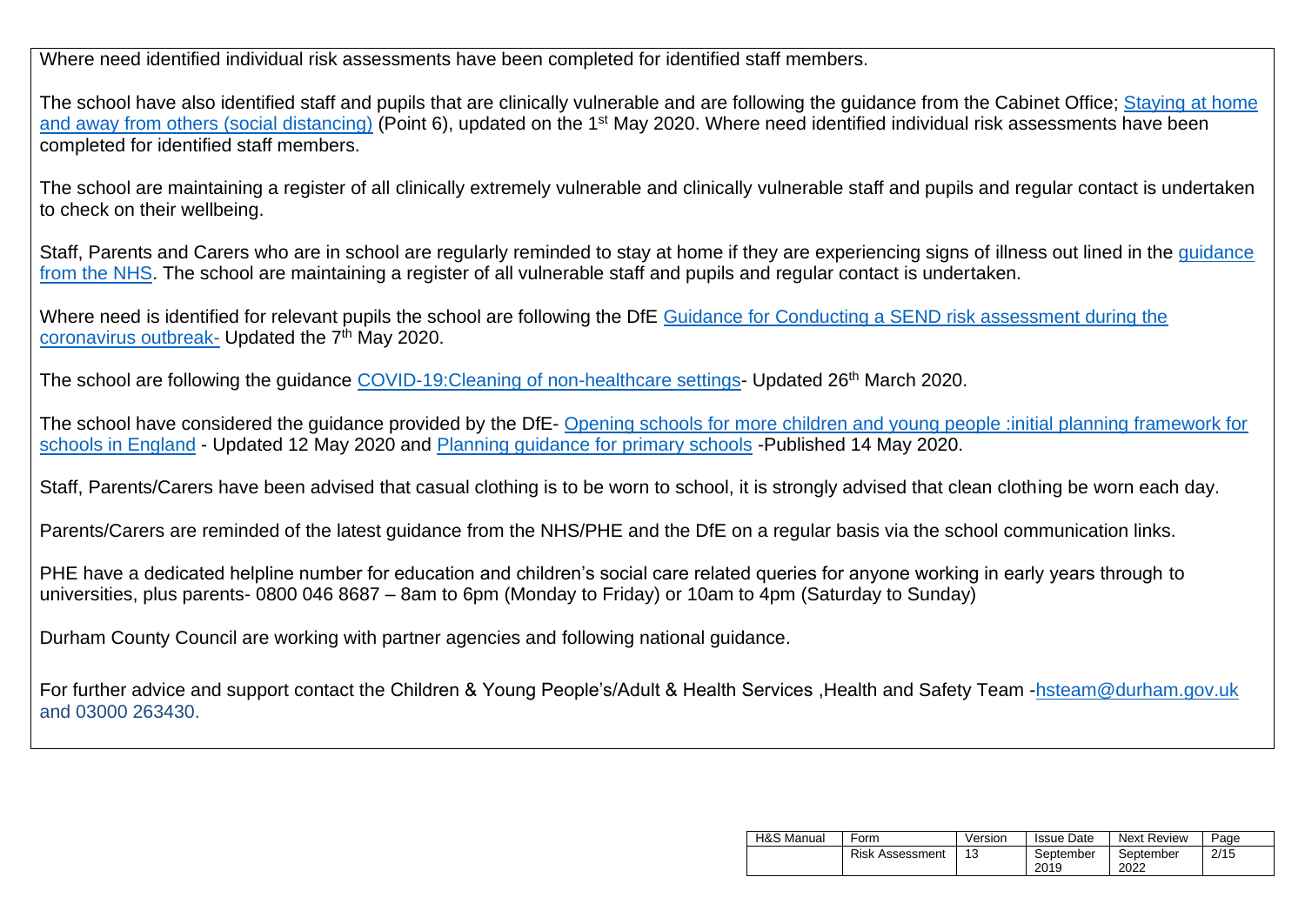| Hazards / issue                                                                            | <b>Risk</b><br>rating<br>H/M/L<br>(before) | <b>Controls already in place</b>                                                                                                                                                                                                                                                                                                                                                                                                                                                                                       | <b>Further Action required</b>                                                                                                                                                                                                                                                                                                                                                                                                                                                                                                                                                                                                         | <b>Risk Rating</b><br>H/M/L<br>(after) | By Whom &<br>When                                                                                                                                                                  |
|--------------------------------------------------------------------------------------------|--------------------------------------------|------------------------------------------------------------------------------------------------------------------------------------------------------------------------------------------------------------------------------------------------------------------------------------------------------------------------------------------------------------------------------------------------------------------------------------------------------------------------------------------------------------------------|----------------------------------------------------------------------------------------------------------------------------------------------------------------------------------------------------------------------------------------------------------------------------------------------------------------------------------------------------------------------------------------------------------------------------------------------------------------------------------------------------------------------------------------------------------------------------------------------------------------------------------------|----------------------------------------|------------------------------------------------------------------------------------------------------------------------------------------------------------------------------------|
| <b>Limiting the Spread of</b><br><b>Coronavirus (COVID-19) to</b><br>the school community. | М                                          | -Only pupils in Nursery, Reception, Year 1,<br>Year 6 (from 15.6.2020), and pupils who are<br>vulnerable or have parents that are key<br>workers are accessing the school site.<br>-Registers are taken each day of pupils<br>present.<br>-Staff arrive on site prior to the start of the<br>school day and report to the identified<br>member of the SLT.<br>-Pupils are met each day at the identified<br>entrance for their class by a staff member.<br>-Parents will not be permitted into the school<br>building. | -Parents/Carers and Staff advised to report<br>to the school any symptoms of COVID 19<br>that their household may have.<br>- Head teacher to remind parents/carers<br>and staff via newsletters etc. that where<br>children or a member of their household<br>displays symptoms of the coronavirus, they<br>are to follow the Guidance for households<br>with possible coronavirus infection.<br>-Pupils and Staff displaying symptoms will<br>not be permitted into school until 7/14-day<br>isolation completed.<br>-The Governing body of the school are to be<br>informed<br>of staff<br>members<br>and<br>Parent/Carers concerns. | L                                      | Parents/<br>Carers and<br>Staff-On<br>Going.<br><b>Head teacher-</b><br>On Going.<br><b>Head teacher-</b><br>Where need<br>identified.<br><b>Head teacher-</b><br><b>Immediate</b> |
| <b>Staff and Pupils not</b><br>attending school                                            | M                                          | -Registers are maintained each day for pupils<br>that are knowingly attending the school<br>-Staff are on a rota for supporting pupils at the<br>school.                                                                                                                                                                                                                                                                                                                                                               | -Parents/Carers and Staff to be advised to<br>follow the usual school procedures for<br>sickness absence.<br>-Where pupils/staff are absent and the<br>school do not receive a phone call from<br>parents/ carers or staff members, the school<br>will contact them to ascertain the reasons<br>for their absence.<br>-Where need is identified staff/families<br>advised to follow guidance from the NHS                                                                                                                                                                                                                              | L                                      | Parents/<br><b>Carers and</b><br>Staff-On<br>Going.<br>Staff-On<br>Going                                                                                                           |
| <b>Transport on and off the</b><br>school site. N/A                                        | М                                          | -The LA are liaising with transport providers to<br>ensure social distancing takes place on<br>transport vehicles.<br>-Pupils will be met by staff members at the<br>usual drop off/pick up points on the school<br>site.<br>-Pupils closest to the driver will get off the<br>vehicle first, ensuring social distancing.                                                                                                                                                                                              | -Pupils and Parents/Carers will be made<br>aware of the instructions to follow<br>H&S Manual<br>Form<br>Version                                                                                                                                                                                                                                                                                                                                                                                                                                                                                                                        | <b>Issue Date</b>                      | Page<br><b>Next Review</b>                                                                                                                                                         |

Risk Assessment 13

September<br>2019

September 2022

 $3/15$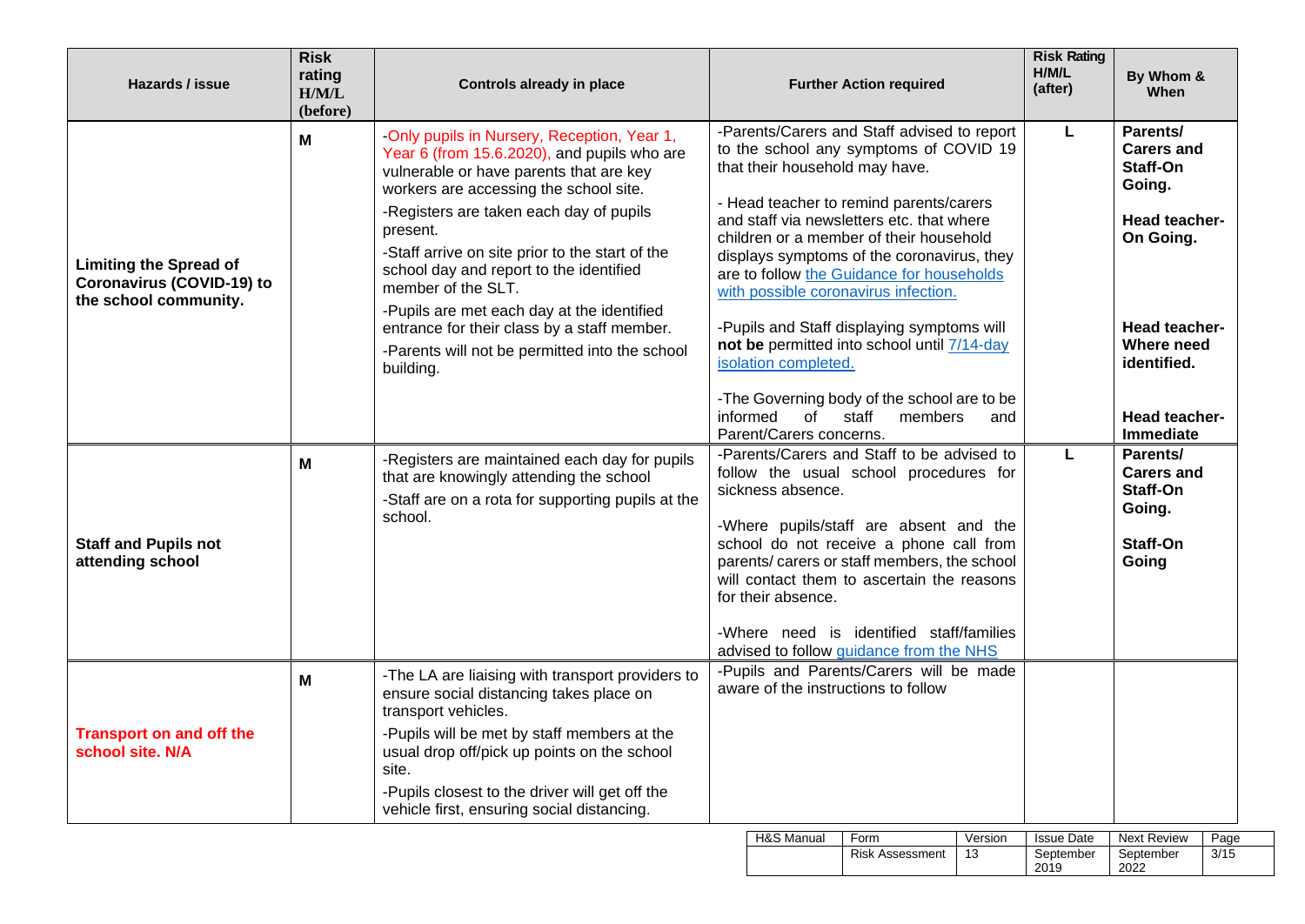| <b>Risk</b><br>rating<br>Hazards / issue<br>H/M/L<br>(before)                                                 |   | <b>Controls already in place</b>                                                                                                                                                                                                                                                                                                                                                                                                                                                                                                                                                                                                                                                                                | <b>Further Action required</b>                                                                                                                                                                                                                                                                                                                                                                                                                                                                                                                                                                                                                                                                                                                                                                             | <b>Risk Rating</b><br>H/M/L<br>(after) | By Whom &<br><b>When</b>                    |
|---------------------------------------------------------------------------------------------------------------|---|-----------------------------------------------------------------------------------------------------------------------------------------------------------------------------------------------------------------------------------------------------------------------------------------------------------------------------------------------------------------------------------------------------------------------------------------------------------------------------------------------------------------------------------------------------------------------------------------------------------------------------------------------------------------------------------------------------------------|------------------------------------------------------------------------------------------------------------------------------------------------------------------------------------------------------------------------------------------------------------------------------------------------------------------------------------------------------------------------------------------------------------------------------------------------------------------------------------------------------------------------------------------------------------------------------------------------------------------------------------------------------------------------------------------------------------------------------------------------------------------------------------------------------------|----------------------------------------|---------------------------------------------|
|                                                                                                               |   | -Staff will ensure that social distancing takes<br>place.                                                                                                                                                                                                                                                                                                                                                                                                                                                                                                                                                                                                                                                       |                                                                                                                                                                                                                                                                                                                                                                                                                                                                                                                                                                                                                                                                                                                                                                                                            |                                        |                                             |
| <b>Pupil/Staff member living</b><br>with a shielded or clinically<br>vulnerable person                        | н | -If a pupil or staff member lives with someone<br>who is clinically vulnerable (but not clinically<br>extremely vulnerable), including those who<br>are pregnant, the DfE have advised that they<br>can attend the school.                                                                                                                                                                                                                                                                                                                                                                                                                                                                                      |                                                                                                                                                                                                                                                                                                                                                                                                                                                                                                                                                                                                                                                                                                                                                                                                            | L                                      | Head teacher-<br><b>Where</b><br>identified |
| <b>Pupil /Staff member living</b><br>in a household with<br>someone who is extremely<br>clinically vulnerable | н | -If a pupil or staff member is living with<br>someone who is extremely clinically<br>vulnerable it is advised by the DfE that<br>pupils/staff only attend the school if stringent<br>social distancing can be evidenced and<br>adhered to.<br>- If stringent social distancing cannot be<br>adhered to pupil and staff cannot be on the<br>school site                                                                                                                                                                                                                                                                                                                                                          | -Where the school cannot adhere to<br>stringent social distancing the school do not<br>expect staff/pupils in this category to attend<br>the school site<br>-Where need identified pupils will be<br>supported to learn at home.<br>-Staff will be given tasks to complete from<br>home where appropriate.                                                                                                                                                                                                                                                                                                                                                                                                                                                                                                 | L                                      | <b>Head teacher-</b><br>Where<br>identified |
| <b>Entrance to the school site</b><br>and building                                                            | М | -Access to the school site to be controlled,<br>several entrance gates are used to allow<br>Pupils and Parents/Carers to follow onto the<br>school site.<br>-Separate Entrance doors for each year group<br>clearly identified. Pupils using both hall or<br>main entrance.<br>-Primary aged pupils must be accompanied to<br>school each morning.<br>-Parents advised via school communication<br>links that only one parent/carer is permitted to<br>drop off/pick up their child.<br>-Pupils, Parents/Carers advised to maintain<br>social distancing when entering the school site.<br>-The start of the school day has been<br>staggered to allow controlled access into the<br>school building by pupils. | -Pupils, Parents remined prior to the 1st<br>June 2020 to ensure social distancing when<br>on the school site.<br>-Pupils, Parents/Carers to be continually<br>reminded via school communication links to<br>maintain social distancing when entering<br>the school site.<br>-Staggered start times introduced for<br>Nursery, Reception, Year 1 and Year 6 and<br>times communicated to parents via school<br>communication links and updates provided<br>where need identified from 15.6.2020<br>-Staggered start times to be considered<br>where sufficient entrance doors are not<br>available to deal with the number of pupils<br>or vulnerable pupils accessing the school.<br>Start times communicated to parents via<br>school communication links and updates<br>provided where need identified. | М                                      | Staff/Head<br>teacher-On<br>Going           |

| <b>H&amp;S Manual</b> | Form                   | Version | <b>Issue Date</b> | <b>Next Review</b> | Page |
|-----------------------|------------------------|---------|-------------------|--------------------|------|
|                       | <b>Risk Assessment</b> | 13      | September<br>2019 | September<br>2022  | 4/15 |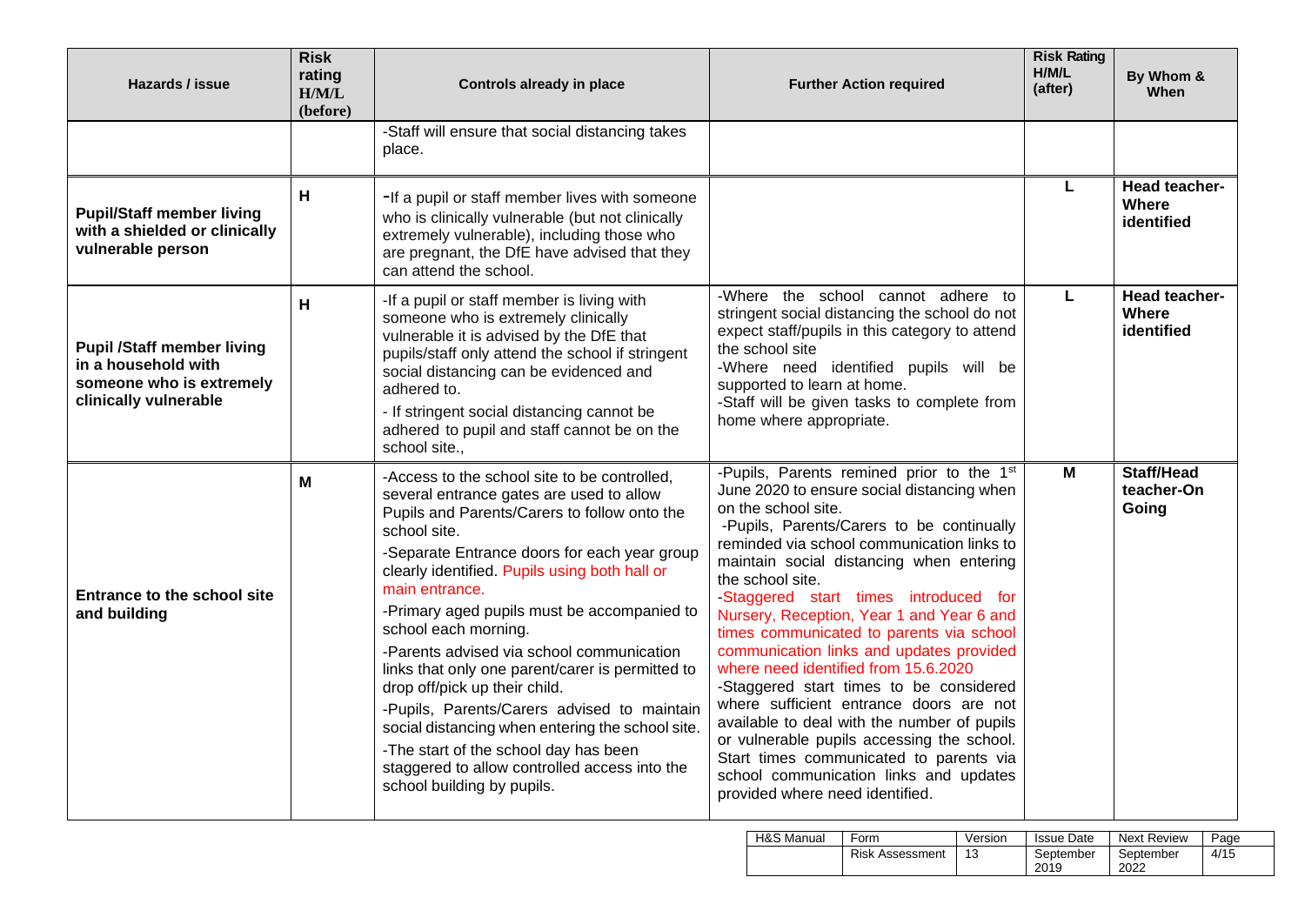| Hazards / issue                                                                          | <b>Risk</b><br>rating<br>H/M/L<br>(before) | <b>Controls already in place</b>                                                                                                                                                                                                                                                                                                                                                                                                                                                                                                                                                                                                                                                                                                                                                                                                                                                                                                                                                                                                                                                                       | <b>Further Action required</b>                                                                                                                                                                                                                                                                                                                                                                                                                            | <b>Risk Rating</b><br>H/M/L<br>(after) | By Whom &<br>When  |
|------------------------------------------------------------------------------------------|--------------------------------------------|--------------------------------------------------------------------------------------------------------------------------------------------------------------------------------------------------------------------------------------------------------------------------------------------------------------------------------------------------------------------------------------------------------------------------------------------------------------------------------------------------------------------------------------------------------------------------------------------------------------------------------------------------------------------------------------------------------------------------------------------------------------------------------------------------------------------------------------------------------------------------------------------------------------------------------------------------------------------------------------------------------------------------------------------------------------------------------------------------------|-----------------------------------------------------------------------------------------------------------------------------------------------------------------------------------------------------------------------------------------------------------------------------------------------------------------------------------------------------------------------------------------------------------------------------------------------------------|----------------------------------------|--------------------|
|                                                                                          |                                            | -Parents not permitted to enter the school<br>building unless need is essential.<br>-Pupils are met each day at the identified<br>entrances for their year group class by a staff<br>member.<br>-Pupils store outdoor clothing and bags in<br>designated area.<br>-Staff store their bags in lockers, store<br>cupboards.<br>-Those pupils with clearly named packed<br>lunches and water bottles are to store them<br>within a designated area of their allocated<br>classroom.<br>-Staff members will wipe packed lunch boxes<br>and water bottles over with a cloth that has<br>had anti-bacterial spray applied to it.<br>-Pupils are supervised to wash their hands at<br>the start of the school day. Pupils taught how<br>to wash their hands by staff members. Pupils<br>that need support to wash their hands are<br>supported by a member of staff.<br>-Staff to wash their hands with pupils at the<br>start of the school day.<br>-Staff and pupils presenting with symptoms at<br>the start of the school day are isolated in the<br>isolation room and next of kin/parents<br>contacted. | -Parents/Carers advised to leave the school<br>site immediately once their child has<br>entered the building.<br>-School entrances and site secured at the<br>start of the school day.<br>-Staff, Pupils, Parents/Carers will be<br>informed to only bring essential items<br>needed for that day.<br>-Signs and markings have been placed<br>outside hall entrance and main entrance.<br>Staff to utilise the information available from<br>eBug website |                                        |                    |
| <b>Maintaining infection</b><br>control /hygiene standards<br>within the school building | H                                          | - Guidance followed for the cleaning of non<br>health care settings.<br>-Spillage policy in place.<br>- Pupils parents/carers advised to ensure that<br>pupils aim to wear clean clothing each day<br>that they attend school.                                                                                                                                                                                                                                                                                                                                                                                                                                                                                                                                                                                                                                                                                                                                                                                                                                                                         | -Cleaning checklist to be put in place for the<br>school.<br>-Staff to utilise the information available<br>from eBug website<br>-Staff to take responsibility for their own<br>personal hygiene through out the school<br>day.                                                                                                                                                                                                                           | M                                      | Staff-On-<br>going |

| H&S Manual | Form                   | Version | <b>Issue Date</b> | Next Review       | Page |
|------------|------------------------|---------|-------------------|-------------------|------|
|            | <b>Risk Assessment</b> |         | September<br>2019 | September<br>2022 | 5/15 |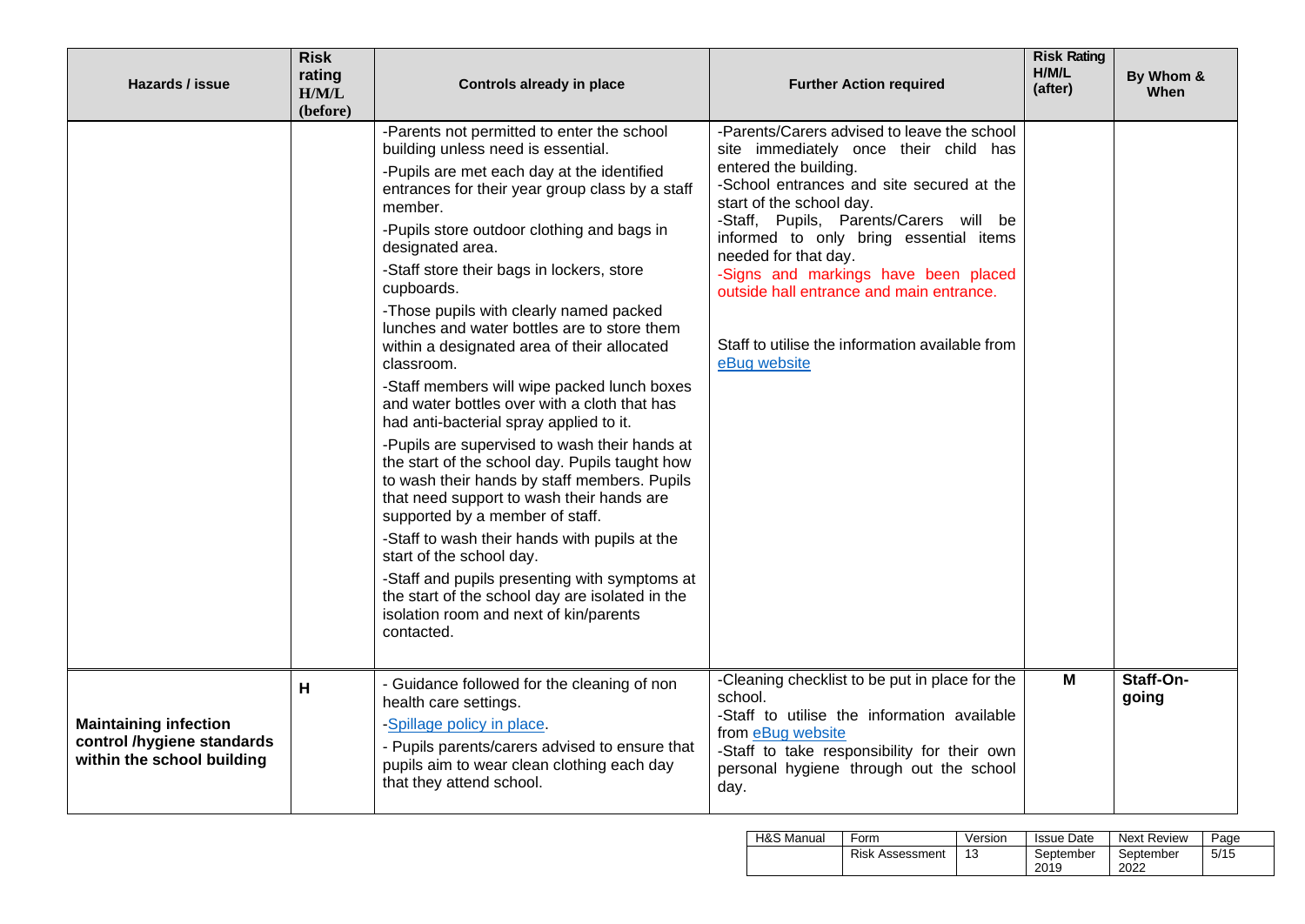| Hazards / issue | <b>Risk</b><br>rating<br>H/M/L<br>(before) | <b>Controls already in place</b>                                                                                                                                                                                                                                                                                                                                                                                                                                                                                                                                                                                                                                                                                                                                                                                                                                                                                                                                                                                                                                                                                                                                                                                                                                                                                                                                                                                                                                                                                | <b>Further Action required</b>                                                                                                                                                                                                                                                                                                                                                                                                                                                                                                                                                                                                                                                                                                                                                                                                                                                                                                                                                                                                                                                                                                                                                                                                                                                                                                                                                                                                                                                                                                                                          | <b>Risk Rating</b><br>H/M/L<br>(after) | By Whom &<br>When |
|-----------------|--------------------------------------------|-----------------------------------------------------------------------------------------------------------------------------------------------------------------------------------------------------------------------------------------------------------------------------------------------------------------------------------------------------------------------------------------------------------------------------------------------------------------------------------------------------------------------------------------------------------------------------------------------------------------------------------------------------------------------------------------------------------------------------------------------------------------------------------------------------------------------------------------------------------------------------------------------------------------------------------------------------------------------------------------------------------------------------------------------------------------------------------------------------------------------------------------------------------------------------------------------------------------------------------------------------------------------------------------------------------------------------------------------------------------------------------------------------------------------------------------------------------------------------------------------------------------|-------------------------------------------------------------------------------------------------------------------------------------------------------------------------------------------------------------------------------------------------------------------------------------------------------------------------------------------------------------------------------------------------------------------------------------------------------------------------------------------------------------------------------------------------------------------------------------------------------------------------------------------------------------------------------------------------------------------------------------------------------------------------------------------------------------------------------------------------------------------------------------------------------------------------------------------------------------------------------------------------------------------------------------------------------------------------------------------------------------------------------------------------------------------------------------------------------------------------------------------------------------------------------------------------------------------------------------------------------------------------------------------------------------------------------------------------------------------------------------------------------------------------------------------------------------------------|----------------------------------------|-------------------|
|                 |                                            | -Pupils taught how to wash their hands by<br>staff members. Pupils that need support to<br>wash their hands are supported by a member<br>of staff.<br>-Where need identified alcohol gel be made<br>available to staff and pupils.<br>-Pupils are supervised throughout the school<br>day to wash their hands for 20 seconds by<br>staff members, throughout the school day.<br>Staff follow the guidance provided<br>-Handwashing posters located in pupil and<br>staff toilet areas and in the classroom areas.<br>- Pupils and staff follow the 'Catch it, Bin it, Kill<br>it', guidance and avoid touching their faces,<br>noses etc. practice followed whilst at school.<br>Catch it, bin it, kill it posters located in pupil,<br>staff toilet areas and around the school site.<br>- Pupils taught to cough and sneeze into their<br>elbow and away from the direction of other<br>pupils and staff.<br>-Staff and Pupils are directed to wash their<br>hands before and after eating and following<br>coughing and sneezing and where additional<br>need identified.<br>- Pupils and Staff ensure that they thoroughly<br>dry their hands.<br>-Infection Control Risk assessment in place to<br>manage other biological hazards within the<br>school community.<br>-Cleaning products readily available in the<br>immediate area of the classroom/toilet areas<br>for spot cleaning.<br>-Pupils encouraged throughout the school day<br>to socially distance themselves from staff and<br>other pupils. | -Tissues to be made available in each<br>classroom and the hall. Pupils taught to<br>follow the guidance 'Catch it, Bin it, Kill it',<br>and avoid touching their faces, noses etc.<br>whilst at school.<br>-Consideration be given to using hand<br>towels and not hand dryers to ensure that<br>hands are dried thoroughly.<br>-Waste bins to be emptied throughout the<br>school day and placed in the external bin<br>store.<br>-The Caretaker to raise any stock level<br>concerns with the Head teacher in relation<br>to equipment/chemicals etc.<br>-Where need identified pupils to eat their<br>lunches in their classrooms.<br>-Classroom surfaces to be cleaned if<br>classroom used as a dining area.<br>-All bins emptied at the end of each school<br>day and placed in the external bin store.<br>-Parents advised to ensure that pupils wash<br>their hands when they return to the home<br>environment.<br>checklist<br>-Cleaning<br>regime<br>to<br>be<br>implemented to include; toys, books, desks,<br>chairs, doors, sinks, toilets, light switches,<br>bannisters, stationery items and the staff<br>areas.<br>-Staff are cleaning stationery items used by<br>pupils at end of each day.<br>- The Governing body of the school are to<br>be informed of Staff members and<br>Parent/Carers concerns.<br>-Caretaker has trained staff on cleaning<br>guidance given from County (June 2020)<br>and staff are cleaning toilets after each<br>bubble of children.<br>-Pupils and staff are also sanitising hands<br>before and after using toilet. |                                        |                   |

| H&S Manual | Form                   | Version | <b>Issue Date</b> | <b>Next Review</b> | Page |
|------------|------------------------|---------|-------------------|--------------------|------|
|            | <b>Risk Assessment</b> | 13      | September<br>2019 | September<br>2022  | 6/15 |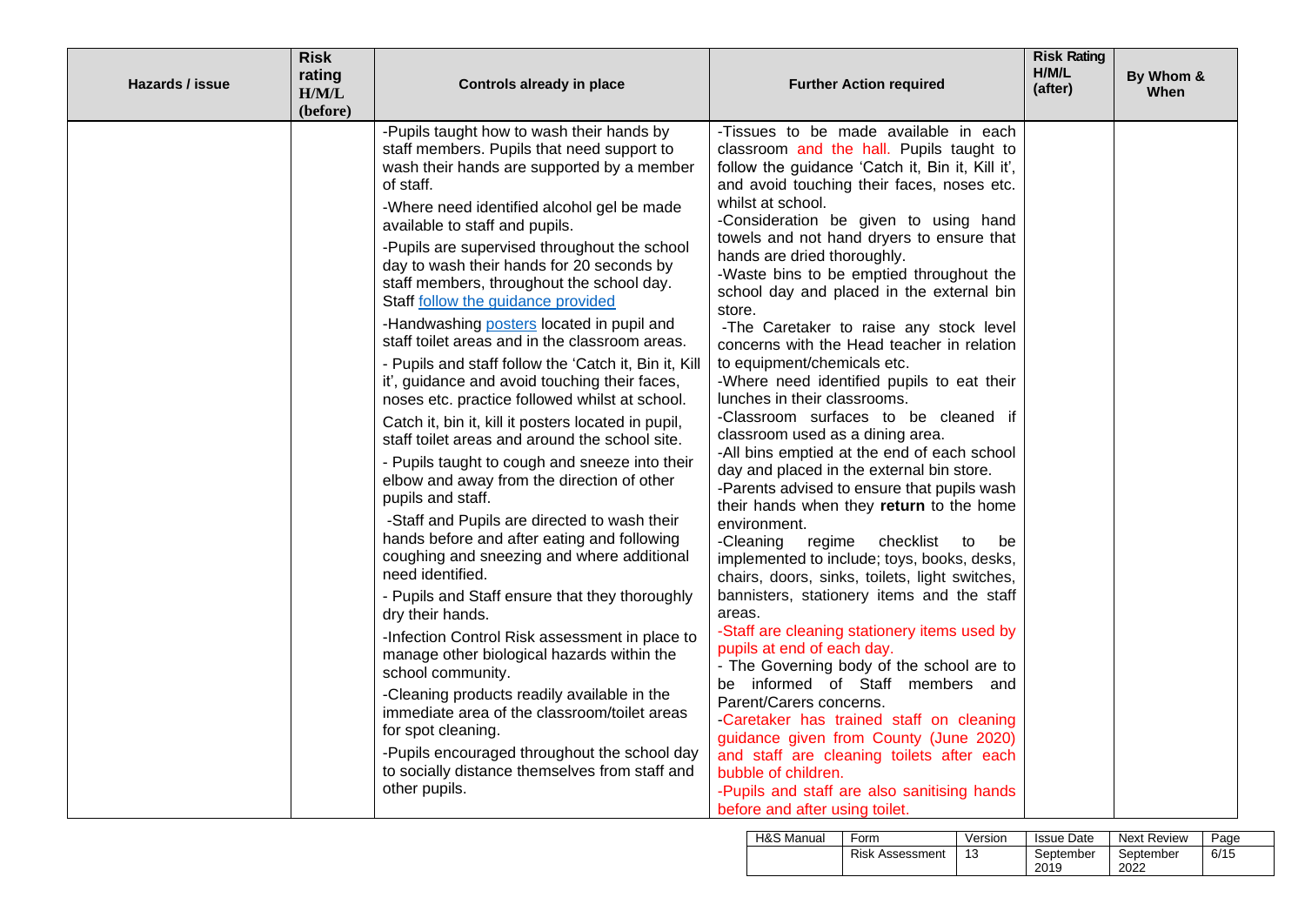| Hazards / issue                                                        | <b>Risk</b><br>rating<br>H/M/L<br>(before) | <b>Controls already in place</b>                                                                                                                                                                                                                                                                                                                                                                                                                                                                                                                                                                                                                                                                                                                                                                                                        | <b>Further Action required</b>                                                                                                                                                                                                                                                                                                                                                                                                                                                                                                                                                                                                                                                                                                                                                       | <b>Risk Rating</b><br>H/M/L<br>(after) | By Whom &<br>When                                                                                                                                              |
|------------------------------------------------------------------------|--------------------------------------------|-----------------------------------------------------------------------------------------------------------------------------------------------------------------------------------------------------------------------------------------------------------------------------------------------------------------------------------------------------------------------------------------------------------------------------------------------------------------------------------------------------------------------------------------------------------------------------------------------------------------------------------------------------------------------------------------------------------------------------------------------------------------------------------------------------------------------------------------|--------------------------------------------------------------------------------------------------------------------------------------------------------------------------------------------------------------------------------------------------------------------------------------------------------------------------------------------------------------------------------------------------------------------------------------------------------------------------------------------------------------------------------------------------------------------------------------------------------------------------------------------------------------------------------------------------------------------------------------------------------------------------------------|----------------------------------------|----------------------------------------------------------------------------------------------------------------------------------------------------------------|
|                                                                        |                                            | - Hard surfaces and key touch point areas,<br>such as doors, door furniture, light switches<br>and handrails are disinfected rather than<br>simply cleaned on a frequent basis.<br>-Communal fridge doors, kettles, toasters and<br>microwave doors etc and water cooler<br>handles are included in the daily routine<br>cleaning carried out by identified staff.<br>- Toilet and hand washing facilities are<br>adequately stocked with soap, hand towels,<br>toilet rolls and that the waste bins are emptied<br>each day and taken out to the external bins.<br>-Cleaning regime in place at the end of the<br>school day.<br>-Staff and pupils wash their hands at the end<br>of the school day.<br>-Where available windows to be opened in<br>corridor areas/school halls during the school<br>day to allow natural ventilation. |                                                                                                                                                                                                                                                                                                                                                                                                                                                                                                                                                                                                                                                                                                                                                                                      |                                        | Head teacher-<br>Immediate                                                                                                                                     |
| <b>Staff/Pupils showing</b><br>possible symptoms of the<br>coronavirus | н                                          | -Staff are aware of the symptoms of the<br>Corona virus.<br>- Pupils /Staff health needs are monitored by<br>and concerns appropriately actioned.<br>-A Room has been set aside to isolate<br>Staff/Pupils. The isolation room allows<br>Staff/Pupil to be viewed from a 2-metre<br>distance.<br>-Parents/Carers regularly informed via the<br>school's communication links to monitor their<br>child's /family members health.<br>- Where Staff/Pupils start showing signs of<br>symptoms they are transferred to the isolation<br>room and a member of the SLT informed.<br>-A face mask should only be worn by a<br>member of staff supporting the symptomatic<br>pupil, if 2 metres cannot be maintained.                                                                                                                           | -Ensure that the school holds a stock of<br>disposable gloves/aprons and face masks.<br>Contact your usually PPE supplier any<br>concerns are to be raised with the Health<br>and Safety Team.<br>-Staff /Pupil remain in the isolation room<br>until they can be collected.<br>-Whilst in isolation if staff/pupils need to<br>use welfare facilities these need to be<br>taken out of use and cleaned before they<br>can be used by the school community.<br>-Isolation room to be deep cleaned once<br>the staff/pupil has left the area.<br>-Cleaning staff to wear PPE appropriate<br>with the cleaning substances they are<br>using to clean the area.<br>-Staff and Parent/Carers to be encouraged<br>to access testing facilities available where<br>symptoms are displayed. | M<br>M                                 | <b>Head teacher</b><br>on going<br><b>Head teacher</b><br>-Immediate<br><b>Head teacher</b><br>-Immediate<br>Head teacher-<br>Immediate<br>Staff-<br>Immediate |

| H&S Manual | Form                   | Version | <b>Issue Date</b> | <b>Next Review</b> | Page |
|------------|------------------------|---------|-------------------|--------------------|------|
|            | <b>Risk Assessment</b> |         | September<br>2019 | September<br>2022  | 7/15 |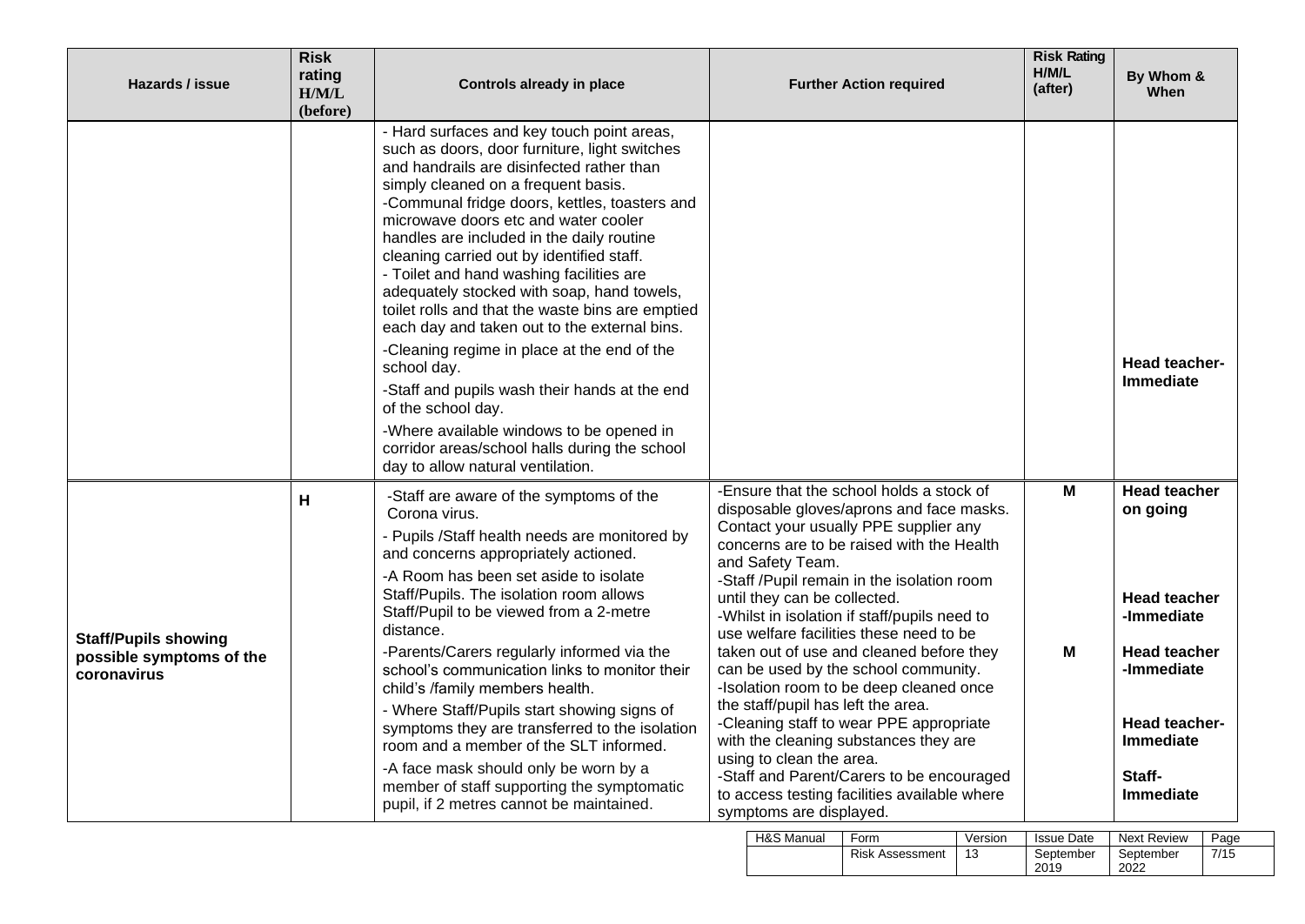| Hazards / issue                                                                | <b>Risk</b><br>rating<br>H/M/L<br>(before) | <b>Controls already in place</b>                                                                                                                                                                                                                                                                                                                                                                                                                                                                                                                                                                                                                                                                                                                                                                                                                                     | <b>Further Action required</b>                                                                                                                                                                                                                                                                                                                                                                                                                                                                                                                          | <b>Risk Rating</b><br>H/M/L<br>(after) | By Whom &<br>When                                                       |
|--------------------------------------------------------------------------------|--------------------------------------------|----------------------------------------------------------------------------------------------------------------------------------------------------------------------------------------------------------------------------------------------------------------------------------------------------------------------------------------------------------------------------------------------------------------------------------------------------------------------------------------------------------------------------------------------------------------------------------------------------------------------------------------------------------------------------------------------------------------------------------------------------------------------------------------------------------------------------------------------------------------------|---------------------------------------------------------------------------------------------------------------------------------------------------------------------------------------------------------------------------------------------------------------------------------------------------------------------------------------------------------------------------------------------------------------------------------------------------------------------------------------------------------------------------------------------------------|----------------------------------------|-------------------------------------------------------------------------|
|                                                                                |                                            | - If contact with the pupil is necessary, then<br>gloves, apron and a face mask should be<br>worn by the member of staff.<br>-Parents/Carers and Staff members next of<br>kin contacted.<br>-If need identified the emergency services are<br>to be contacted.<br>-Infection control risk assessment in place to<br>manage all other biological hazards that may<br>affect staff/pupils.                                                                                                                                                                                                                                                                                                                                                                                                                                                                             | - Pupils and Staff displaying symptoms will<br>not be permitted into school until 7 day<br>isolation completed.<br>-Where Staff/Pupils test positive PHE are<br>to be contacted for advice and support.<br>- The Governing body of the school are to<br>be informed of Staff members and<br>Parent/Carers concerns<br>-School office to be used for any suspected<br>coronavirus cases and no pupils/staff to<br>pass the office until the suspected case has<br>left the building.                                                                     |                                        | <b>Head teacher-</b><br>Immediate.<br><b>Head teacher-</b><br>Immediate |
| <b>Maintaining infection</b><br>control in the<br><b>Classrooms/Hall areas</b> | н                                          | -Pupils placed in class sizes of 15 or less and<br>allocated a classroom with the same<br>teacher/TA each day or as rota allows.<br>-Additional areas changed into classrooms<br>e.g. libraries, dance studios where need<br>identified<br>-Classroom areas in use have items that are<br>none essential removed to allow a larger floor<br>space to help promote social distancing.<br>-Soft furnishings, toys etc. around the<br>classroom to be relocated during the phased<br>opening of the school.<br>-Windows and doors are opened to allow<br>natural ventilation during the school day.<br>-Cleaning products readily available in the<br>immediate area of the classroom/toilet areas<br>for spot cleaning.<br>-Rota in place for lunchtime and break time<br>periods.<br>-Timetable reviewed to reduce the need for<br>pupils to move about the building. | -Where possible pupils to be issued with a<br>stationery pack and exercise book that is<br>specific to them. No marking to be done to<br>limit infection.<br>-Consideration needs to be given to how<br>much space Reception area will need to be<br>able to encourage social distancing.<br>- The Governing body of the school are to<br>be informed of Staff members and<br>Parent/Carers concerns<br>-Hall being used as much as possible as<br>largest space in which social distancing can<br>be adhered to and is clearly marked and laid<br>out. | M                                      | Staff-On<br>Going                                                       |

| <b>H&amp;S Manual</b> | Form                   | Version | <b>Issue Date</b> | <b>Next Review</b> | Page |
|-----------------------|------------------------|---------|-------------------|--------------------|------|
|                       | <b>Risk Assessment</b> | 13      | September<br>2019 | September<br>2022  | 8/15 |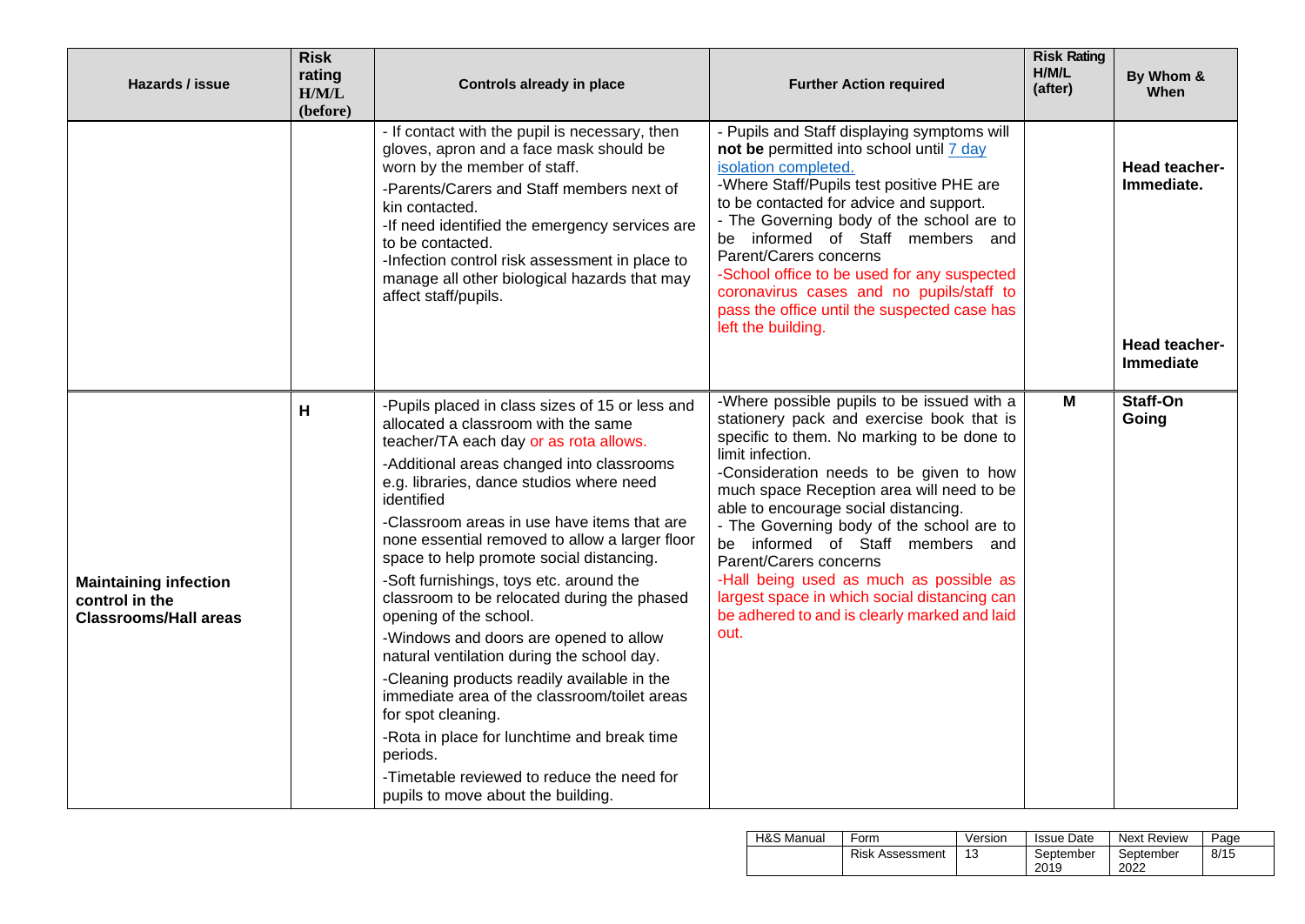| Hazards / issue                          | <b>Risk</b><br>rating<br>H/M/L<br>(before) | Controls already in place                                                                                                                                                                                                                                                                                                                                                                                                                                                                                                                                                                                                                                                                                                                                                                                                                                                                                                             | <b>Further Action required</b>                                                                                                                                                                                                                                                                                                                                                                                                                                                                                        | <b>Risk Rating</b><br>H/M/L<br>(after) | By Whom &<br><b>When</b>         |
|------------------------------------------|--------------------------------------------|---------------------------------------------------------------------------------------------------------------------------------------------------------------------------------------------------------------------------------------------------------------------------------------------------------------------------------------------------------------------------------------------------------------------------------------------------------------------------------------------------------------------------------------------------------------------------------------------------------------------------------------------------------------------------------------------------------------------------------------------------------------------------------------------------------------------------------------------------------------------------------------------------------------------------------------|-----------------------------------------------------------------------------------------------------------------------------------------------------------------------------------------------------------------------------------------------------------------------------------------------------------------------------------------------------------------------------------------------------------------------------------------------------------------------------------------------------------------------|----------------------------------------|----------------------------------|
|                                          |                                            | -Outdoor activities to be carried out on a rota<br>basis to ensure social distancing.<br>-Where possible teaching activities to be<br>carried out in the outdoor areas of the school.<br>-Where classrooms and halls are occupied<br>doors can be propped open to allow natural<br>ventilation.<br>-Where classrooms/halls are unoccupied<br>doors are to be closed.<br>-Waste bins located in classroom/hall areas                                                                                                                                                                                                                                                                                                                                                                                                                                                                                                                   |                                                                                                                                                                                                                                                                                                                                                                                                                                                                                                                       |                                        |                                  |
| Moving about the<br>building/school site | Μ                                          | -Clear direction given to parents via the<br>school's communication links for the start and<br>end of the school day.<br>-Rota in place for break times and the<br>lunchtime periods to reduce the flow of pupils<br>in the corridor areas.<br>-Where need identified some pupils will eat<br>their lunch in their classrooms.<br>-Rota in place to access the outdoor play<br>areas at the school.<br>-Alternative external routes to be adopted to<br>access outdoor play areas etc.<br>-Social distancing measures adhered to<br>where possible.<br>-Posters in place reminding pupils to maintain<br>a 2-metre distance.<br>-Pupils are always supervised when moving<br>about the building.<br>One-way systems where possible put in place<br>on stairways.<br>-Pupils and staff advised to stick to the left-<br>hand side of corridor areas. Consideration be<br>given to placing directional signs around the<br>school site. | -Movement about the building monitored<br>throughout the school day.<br>-Rota's changed where need identified.<br>-Cleaning regime in place for<br>-When hall is being used, staff to walk round<br>church grounds to get to playground. 2 staff<br>members to do this for safety and first aid kit<br>to be taken.<br>-Pupils encouraged to social distance when<br>walking around school or outside. 2m<br>markings to be placed outside school toilets<br>and only 1 child in at a time due to size of<br>toilets. | L                                      | Head teacher-<br><b>On Going</b> |

| H&S Manual | Form                   | Version | <b>Issue Date</b> | <b>Next Review</b> | Page |
|------------|------------------------|---------|-------------------|--------------------|------|
|            | <b>Risk Assessment</b> | 13      | September<br>2019 | September<br>2022  | 9/15 |
|            |                        |         |                   |                    |      |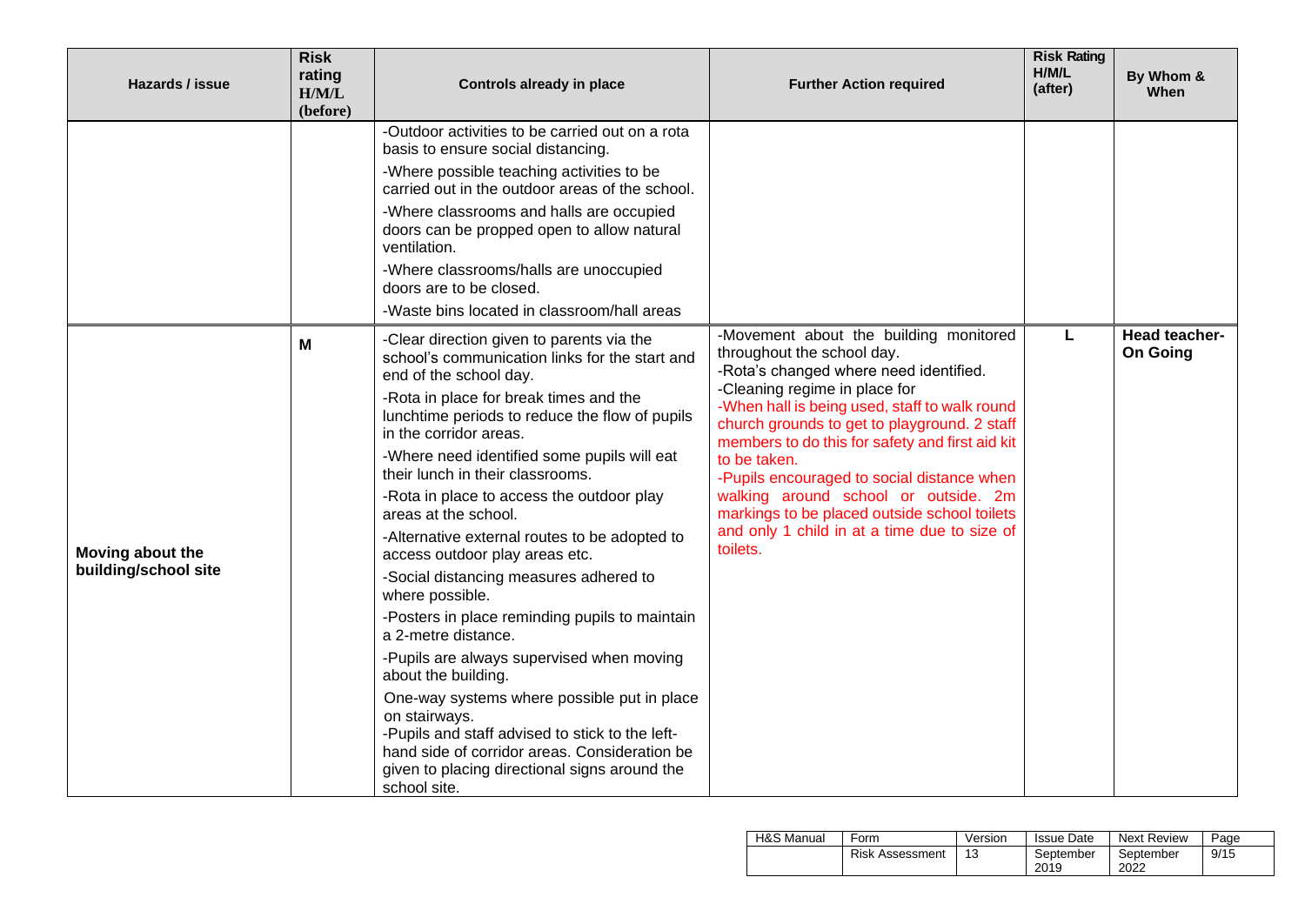| Hazards / issue                                     | <b>Risk</b><br>rating<br>H/M/L<br>(before) | <b>Controls already in place</b>                                                                                                                                                                                                                                                                                                                                                                                                                                                                                                        | <b>Further Action required</b>                                                                                                                                                                                                                                                                                                | <b>Risk Rating</b><br>H/M/L<br>(after) | By Whom &<br>When                                      |
|-----------------------------------------------------|--------------------------------------------|-----------------------------------------------------------------------------------------------------------------------------------------------------------------------------------------------------------------------------------------------------------------------------------------------------------------------------------------------------------------------------------------------------------------------------------------------------------------------------------------------------------------------------------------|-------------------------------------------------------------------------------------------------------------------------------------------------------------------------------------------------------------------------------------------------------------------------------------------------------------------------------|----------------------------------------|--------------------------------------------------------|
| Lifts                                               |                                            | -Lift to be operational only where necessary<br>-Reduce maximum occupancy to one person.<br>-The lift is included in the cleaning regime.                                                                                                                                                                                                                                                                                                                                                                                               |                                                                                                                                                                                                                                                                                                                               |                                        |                                                        |
| <b>Transport on and off the</b><br>school site. N/A | M                                          | -The LA are liaising with transport providers to<br>ensure social distancing takes place on<br>transport vehicles.<br>-Pupils will be met by staff members at the<br>usual drop off/pick up points on the school<br>site.<br>-Pupils will get off the vehicle and will be given<br>direct instruction when to do so to ensure<br>social distancing takes place.                                                                                                                                                                         | -Pupils and Parents/Carers will be made<br>aware of the instructions to follow via the<br>school's communication links.<br>Parents/Carers<br>-Where<br>possible<br>to<br>transport pupils to the school site.                                                                                                                 | L                                      | Head teacher/<br>Parents/<br><b>Carers-On</b><br>going |
| <b>Outdoor Play</b><br>Areas/Equipment              | M                                          | -Each class groups allocated outdoor portable<br>play equipment which is to be stored in their<br>individual classrooms after use.<br>-Rota in place for access to fixed outdoor play<br>equipment, which includes allocation of time<br>to wipe down the equipment.<br>-Fixed play equipment to be wiped down with<br>anti-bacterial spray after each group's use.<br>-Portable equipment wiped down after each<br>use.<br>-Cleaning regime in place for outdoor play<br>equipment-Portable and fixed at the end of<br>the school day. | -Where a cleaning regime can't be carried<br>out during the school day. Fixed outdoor<br>play equipment to be taken out of use.<br>-Outdoor play equipment to be included in<br>the deep clean to take place in the Summer<br><b>Break</b><br>-Outdoor fixed equipment not being used<br>and is clearly marked as out of use. |                                        | Head teacher-<br>Aug 2020                              |
| <b>Welfare facilities</b>                           | M                                          | -Staff supervise pupils when washing their<br>hands in the toilet areas.<br>-Toilet facilities cleaned at regular intervals<br>throughout the school day (door handles,<br>toilet cubicle locking mechanisms and<br>flushers).<br>-Lunch time and breaktime rota in place for<br>staff accessing the staff room area.                                                                                                                                                                                                                   | -Additional hand sanitizing stations have<br>been set up around school in appropriate<br>areas.                                                                                                                                                                                                                               |                                        |                                                        |

| H&S Manual | Form                   | Version | Issue Date        | <b>Next Review</b> | Page  |
|------------|------------------------|---------|-------------------|--------------------|-------|
|            | <b>Risk Assessment</b> | 13      | September<br>2019 | September<br>2022  | 10/15 |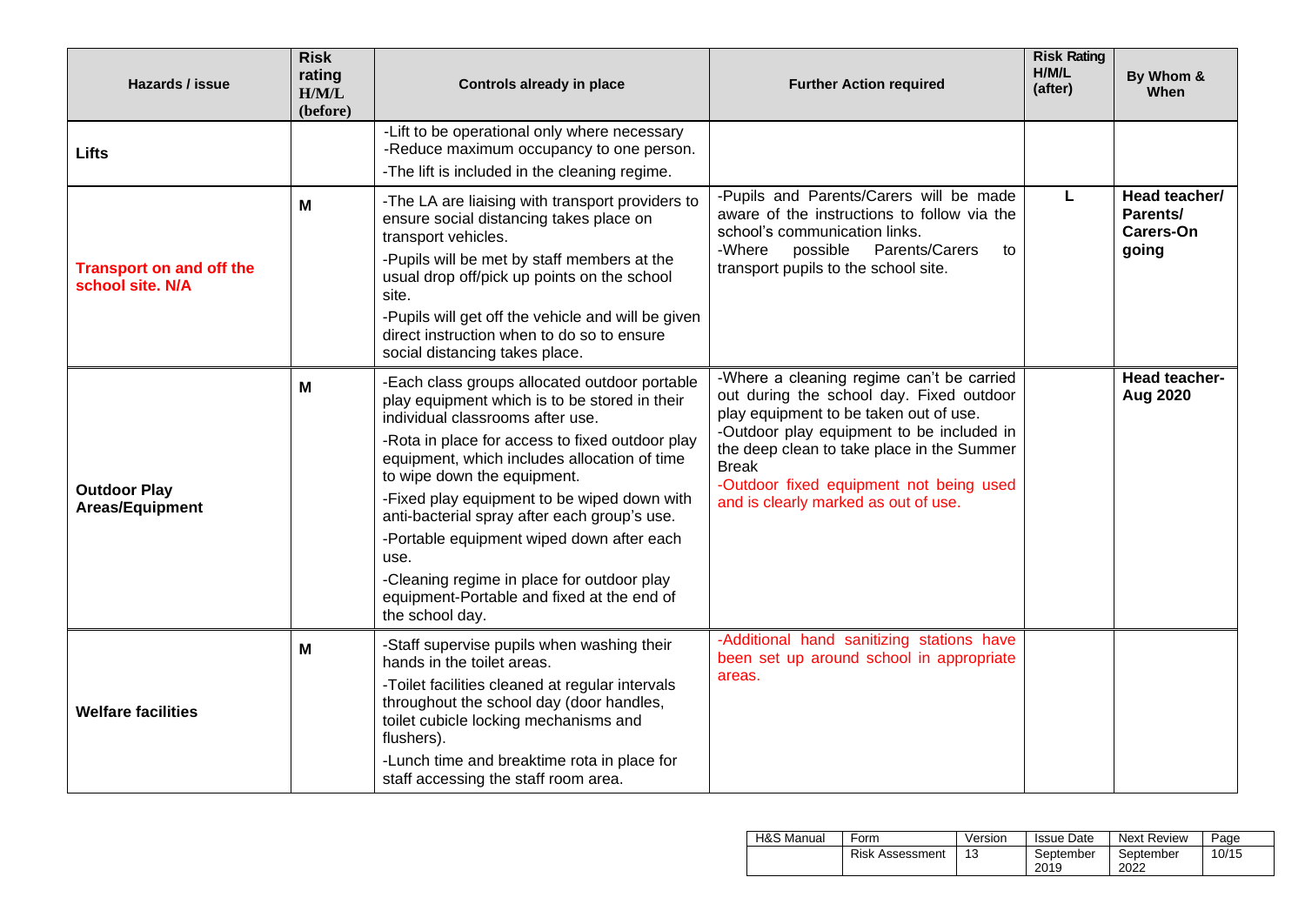| Hazards / issue                                           | <b>Risk</b><br>rating<br>H/M/L<br>(before) | <b>Controls already in place</b>                                                                                                                                                                                                                                                                                                                                                                | <b>Further Action required</b>                                                                                                                                                                                                                                                                                                                                                                                                 | <b>Risk Rating</b><br>H/M/L<br>(after) | By Whom &<br>When                                 |
|-----------------------------------------------------------|--------------------------------------------|-------------------------------------------------------------------------------------------------------------------------------------------------------------------------------------------------------------------------------------------------------------------------------------------------------------------------------------------------------------------------------------------------|--------------------------------------------------------------------------------------------------------------------------------------------------------------------------------------------------------------------------------------------------------------------------------------------------------------------------------------------------------------------------------------------------------------------------------|----------------------------------------|---------------------------------------------------|
|                                                           |                                            | -Windows are opened in the staff room when<br>it is occupied by staff members.<br>-Position of furniture within staff room areas<br>reviewed to ensure social distancing.                                                                                                                                                                                                                       |                                                                                                                                                                                                                                                                                                                                                                                                                                |                                        |                                                   |
| <b>Personal Protective</b><br><b>Equipment (PPE)</b>      | M                                          | - Wearing a face covering or face mask in<br>schools is not recommended.<br>-Tasks have been identified within the school<br>that would require staff wearing PPE; First<br>aid, supporting pupils with personal care,<br>cleaning activities where need is identified<br>and potentially when a staff member/pupil is<br>symptomatic of covid-19.<br>-Staff follow good hand washing practice. | -The school is to hold a supply of PPE-<br>disposable gloves, aprons and face masks<br>on the school site.<br>-PPE guidance on usage is displayed in<br>staffroom for all staff.<br>-Staff working with pupils that are unable to<br>social distance are using PPE and individual<br>risk assessments have been written for<br>these pupils.                                                                                   |                                        |                                                   |
| <b>Challenging behaviours</b><br>displayed                | M                                          | -Pupils with challenging behaviours identified.<br>-Risk assessments are in place for pupils who<br>demonstrate challenging behaviours.<br>-Relevant staff are Team Teach Trained.<br>-Where need identified Team Teach<br>techniques are applied, including restraint.                                                                                                                         | -Staff and pupils to wash their hands when<br>safe to do so after a physical restraint has<br>been carried out.<br>-Where restraint has had to be carried out<br>review the risk assessment in place.<br>-Review whether PPE is required when<br>managing challenging behaviours.<br>-Where need identified<br>review<br>the<br>Behaviour Policy.<br>-Risk assessment in place for pupils with<br>known challenging behaviours | M                                      | <b>Staff/Pupils-</b><br>Where need<br>identified. |
| <b>First Aid Provision and</b><br>support with medication | M                                          | -Staff are first aid trained.<br>-Where paediatric pupils are present, trained<br>paediatric staff are present in the building.<br>-Fully stocked first aid boxes located around<br>the school site and in the vicinity of<br>classrooms in use<br>-Staff to wash their hands prior to<br>administering first aid<br>-Staff to wear disposable gloves when<br>providing first aid support.      | -Gloves and first aid items used to be<br>double bagged and placed in the waste bn.<br>-Waste bins emptied throughout the school<br>day.<br>-Ensure that a stock of disposable gloves<br>are available for staff use.<br>-First aid kits, PPE and appropriate<br>cleaning items to be available in every area<br>being used.                                                                                                   | L                                      | Staff-On<br>going                                 |

| H&S Manual | Form                   | Version | <b>Issue Date</b> | <b>Next Review</b> | Page  |
|------------|------------------------|---------|-------------------|--------------------|-------|
|            | <b>Risk Assessment</b> | 13      | September<br>2019 | September<br>2022  | 11/15 |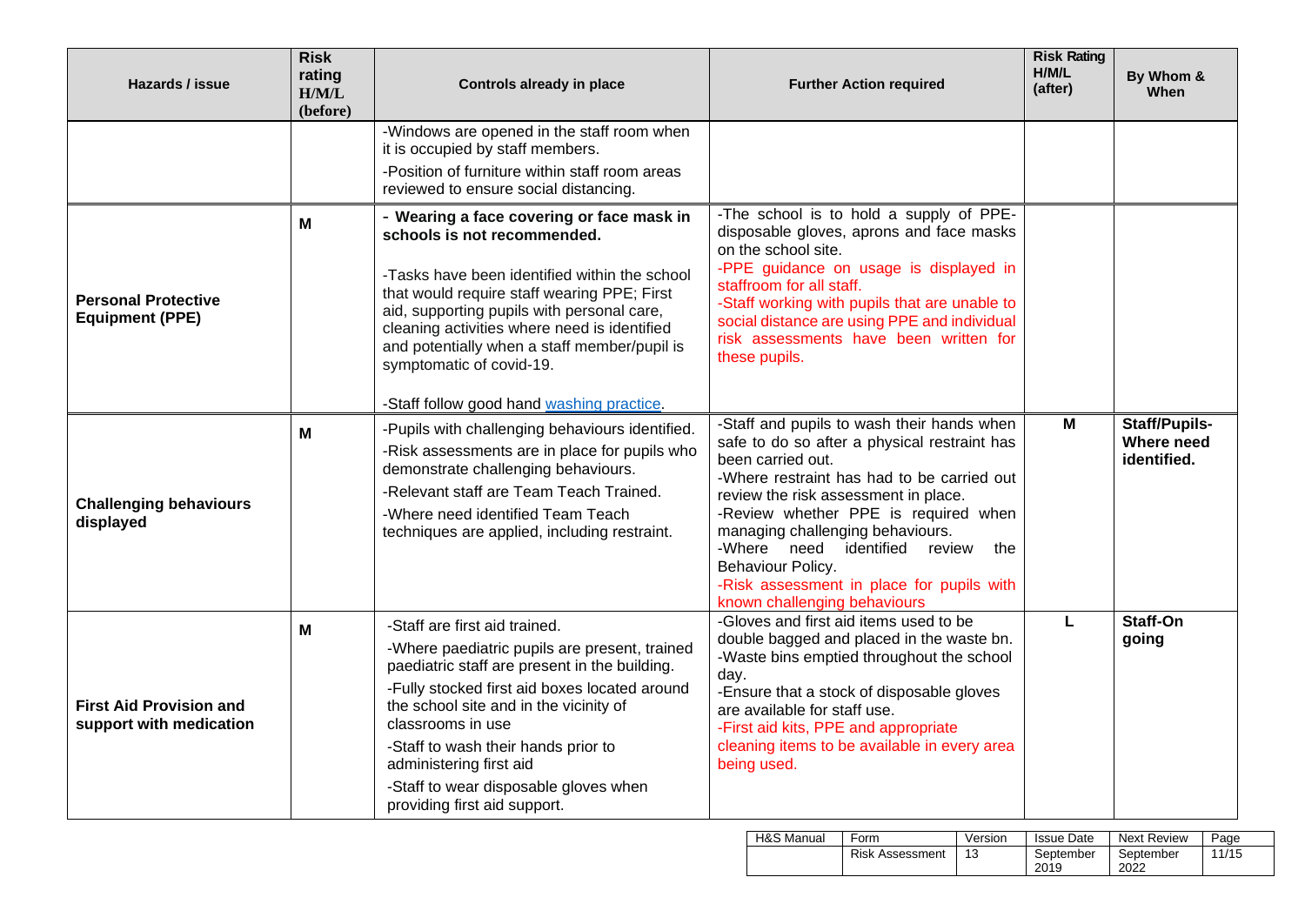| Hazards / issue             | <b>Risk</b><br>rating<br>H/M/L<br>(before) | <b>Controls already in place</b>                                                                                                                                                                                                                                                                                                                                                                                                                                                                                                                                                                                                                                                                                                                                                                                                                                                                                                                                                            | <b>Further Action required</b>                                                                                                                                                                                                                                                                                                                                                                                                                                                                                                   | <b>Risk Rating</b><br>H/M/L<br>(after) | By Whom &<br>When                     |
|-----------------------------|--------------------------------------------|---------------------------------------------------------------------------------------------------------------------------------------------------------------------------------------------------------------------------------------------------------------------------------------------------------------------------------------------------------------------------------------------------------------------------------------------------------------------------------------------------------------------------------------------------------------------------------------------------------------------------------------------------------------------------------------------------------------------------------------------------------------------------------------------------------------------------------------------------------------------------------------------------------------------------------------------------------------------------------------------|----------------------------------------------------------------------------------------------------------------------------------------------------------------------------------------------------------------------------------------------------------------------------------------------------------------------------------------------------------------------------------------------------------------------------------------------------------------------------------------------------------------------------------|----------------------------------------|---------------------------------------|
| <b>Emergency Situations</b> | Н                                          | -Staff to wash their hands after providing first<br>aid support.<br>-Medication policy in place.<br>- Staff to wash their hands prior to support<br>with medication and after support.<br>-There is an automatic fire detection system<br>fitted at the school which is tested and<br>inspected on at least an annual basis.<br>-In the event of the fire alarm sounding staff<br>are to direct pupils to evacuate the building.<br>-Staff are to monitor the flow of traffic in the<br>corridor areas when evacuating to reduce the<br>contact that pupils have with other age groups<br>/staff members.<br>-Staff and pupils are to maintain social<br>distancing where possible when evacuating<br>the building.<br>Staff and pupils are to maintain social<br>distancing when registers are being taken at<br>the assembly point.<br>-Staff and Pupils re entering the building is to<br>be staggered.<br>-Staff and pupils are to wash their hands<br>when they re enter the building. | -The Caretaker/Premise manager is to<br>check the fire alarm control panel at the<br>start of each school day to ensure that the<br>fire alarm system is operating correctly.<br>-Any faults are to be reported immediately<br>to the Contractor who tests and inspects<br>your schools fire alarm system.<br>-The Caretaker/Premises manager is to<br>undertake their usual weekly checks of the<br>fire alarm system.<br>-Fire drill to be carried out in summer term<br>during this new set up as advised by fire<br>service. | L                                      |                                       |
| End of the school day       | M                                          | -Pupils/Staff will wash their hands before they<br>leave the school site.<br>-Water bottles and lunch bottles taken home<br>from school each day                                                                                                                                                                                                                                                                                                                                                                                                                                                                                                                                                                                                                                                                                                                                                                                                                                            | -Parents/Carers to keep the school up to<br>date who will be collecting their child from<br>school.                                                                                                                                                                                                                                                                                                                                                                                                                              | L                                      | Parents/<br><b>Carers-On</b><br>Going |

| H&S Manual | Form                   | Version | <b>Issue Date</b> | <b>Next Review</b> | Page  |
|------------|------------------------|---------|-------------------|--------------------|-------|
|            | <b>Risk Assessment</b> | 13      | September<br>2019 | September<br>2022  | 12/15 |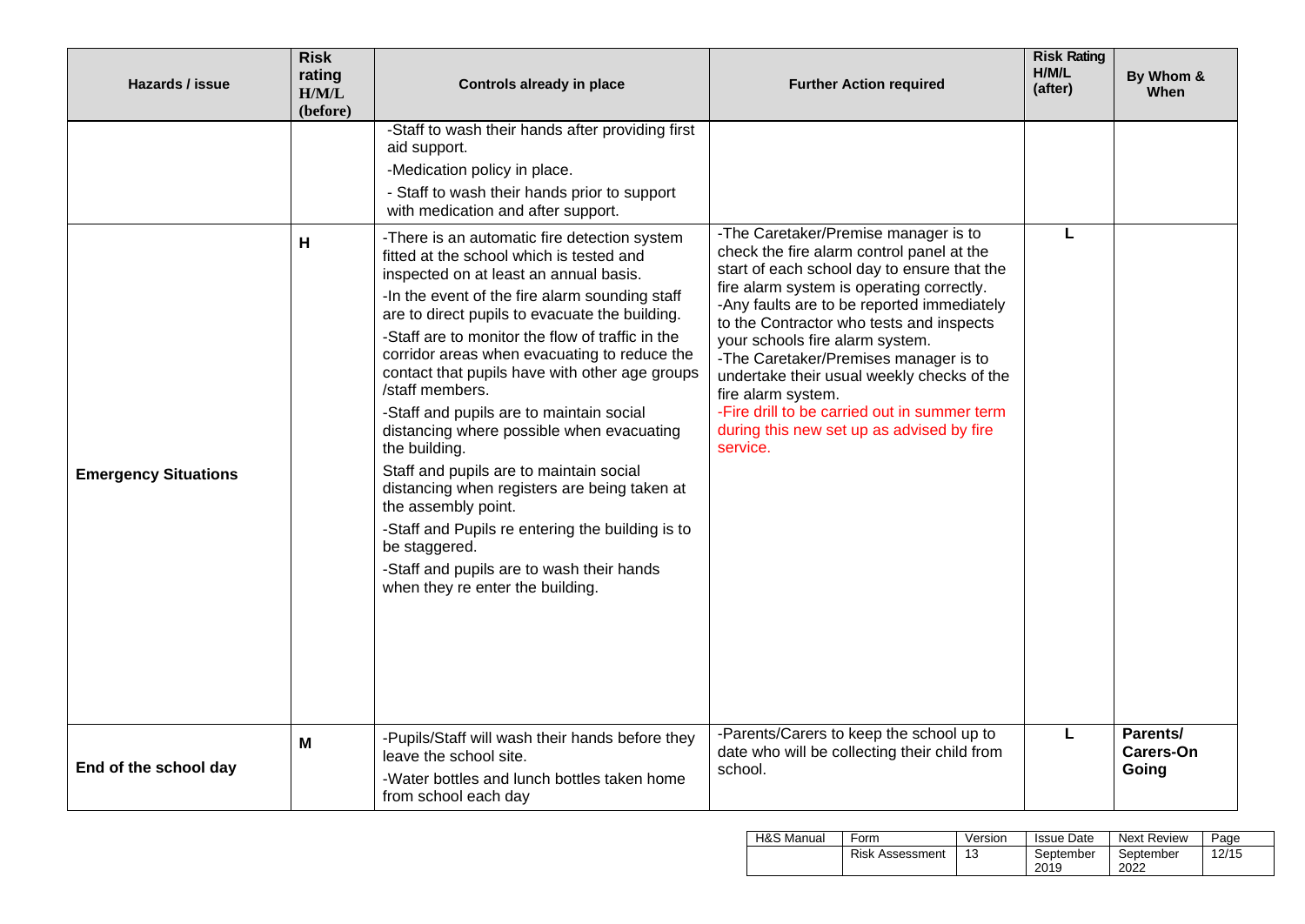| Hazards / issue         | <b>Risk</b><br>rating<br>H/M/L<br>(before) | <b>Controls already in place</b>                                                                                                                                                                                                                                                                                                                                                                                                                                                                                                                                                              | <b>Further Action required</b>                                                                                                                                                                                                                                                                                                                                                                                                         | <b>Risk Rating</b><br>H/M/L<br>(after) | By Whom &<br>When                        |
|-------------------------|--------------------------------------------|-----------------------------------------------------------------------------------------------------------------------------------------------------------------------------------------------------------------------------------------------------------------------------------------------------------------------------------------------------------------------------------------------------------------------------------------------------------------------------------------------------------------------------------------------------------------------------------------------|----------------------------------------------------------------------------------------------------------------------------------------------------------------------------------------------------------------------------------------------------------------------------------------------------------------------------------------------------------------------------------------------------------------------------------------|----------------------------------------|------------------------------------------|
|                         |                                            | -Only one Parent/Carer permitted to collect<br>their child from the school site.<br>-Parents/Carers to ensure that they follow<br>social distancing.<br>-Parents/Carers directed to leave the school<br>site immediately once they have collected<br>their child.<br>-Staff control the flow of pupils leaving the<br>school building to encourage social<br>distancing.<br>-Year 6 permitted to walk home from school<br>but are reminded to socially distance.<br>-Gates are secured to the school site.<br>-Gates and entrance doors are included in the<br>cleaning regime at the school. | -Parents/Carers advised to ensure that<br>pupils wash their hands when they arrive<br>home from school.<br>-Parents/Carers advised that water bottles<br>are to be thoroughly washed and lunch<br>boxes wiped over with anti-bacterial spray<br>when they arrive home.<br>-Pupils are not in uniform and parents are<br>advised to wash clothes when children get<br>home and send children in in different<br>clean clothes next day. |                                        |                                          |
| Staff who are pregnant. | H                                          | -Staff members who have informed the Head<br>teacher that they are pregnant are not currently<br>in school.                                                                                                                                                                                                                                                                                                                                                                                                                                                                                   | -Staff members to inform the Head teacher<br>at the earliest convenience if they are<br>pregnant.<br>-Pregnant employees are at a greater risk<br>from the Corona virus.<br>-Pregnant staff to refrain from work.<br>-Pregnant staff are to follow the guidance<br>on social distancing.<br>-Pregnant staff member is working from<br>home.                                                                                            | H                                      | <b>Staff/Head</b><br>teacher-On<br>going |
| Office areas            | H                                          | -The maximum occupancy of the office areas<br>have been calculated to ensure social<br>distancing.<br>-Where possible desks have been placed side<br>by side<br>-View panels located in office doors so that<br>the number of staff located in office spaces<br>can clearly be identified.<br>-The doors of Offices in use can be wedged<br>open when occupied.                                                                                                                                                                                                                               | -Where waste bins do not have lids place<br>an object over the waste bin to act as a lid.<br>-Waste bins with lids have been purchased<br>and are around school in appropriate<br>places.<br>-Office staff working remotely where<br>possible to limit number of staff present in<br>office                                                                                                                                            | L                                      |                                          |

| <b>H&amp;S Manual</b> | Form                   | Version | <b>Issue Date</b> | <b>Next Review</b> | Page  |
|-----------------------|------------------------|---------|-------------------|--------------------|-------|
|                       | <b>Risk Assessment</b> |         | September<br>2019 | September<br>2022  | 13/15 |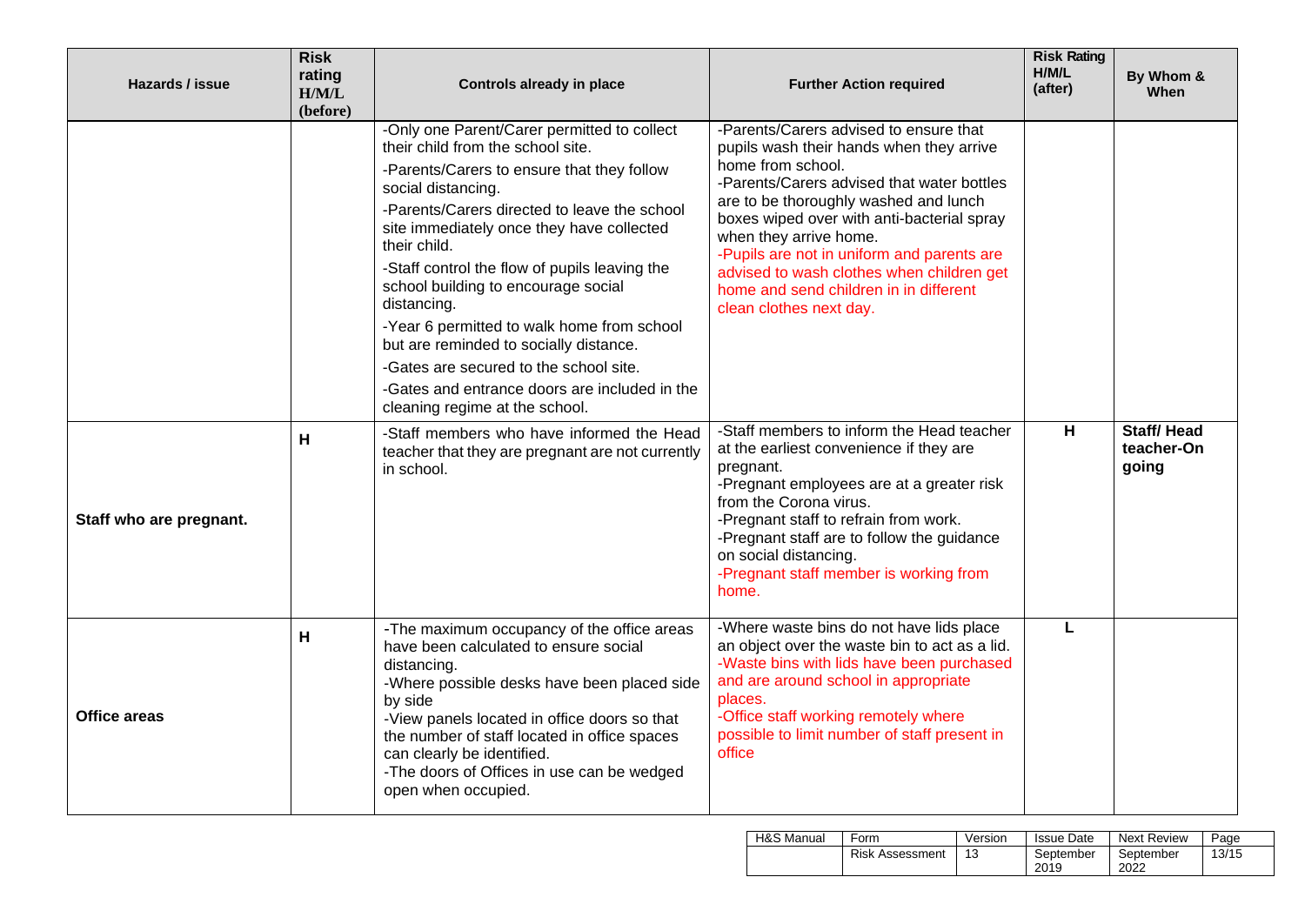| Hazards / issue          | <b>Risk</b><br>rating<br>H/M/L<br>(before) | <b>Controls already in place</b>                                                                                                                                                                                                                                                                                                                                                                                                                                                                        | <b>Further Action required</b>                                         | <b>Risk Rating</b><br>H/M/L<br>(after) | By Whom &<br>When                                           |
|--------------------------|--------------------------------------------|---------------------------------------------------------------------------------------------------------------------------------------------------------------------------------------------------------------------------------------------------------------------------------------------------------------------------------------------------------------------------------------------------------------------------------------------------------------------------------------------------------|------------------------------------------------------------------------|----------------------------------------|-------------------------------------------------------------|
|                          |                                            | -Where available, windows are opened whilst<br>the office area is in use.<br>-Staff leave their desks as clear as possible<br>so that it can be easily cleaned.<br>-Waste bins are lined with a black bag and<br>where possible have a lid. Waste bins are<br>emptied at the end of the school day.<br>-Staff undertake other activities that allow<br>them to leave the office area over the course<br>of the school day.<br>-Mobile partitions used where possible to<br>separate large office areas. |                                                                        |                                        | Caretaker/<br><b>Premise</b><br><b>Manager-On</b><br>Going. |
| Visitors to the school   | н                                          | -Where possible visitors to the school site be<br>limited.<br>-Trade persons attending the school site to<br>complete statutory testing to be permitted on<br>site. Where possible appointments to be made<br>outside of school hours.<br>-All visitors to be directed to wash their<br>hands/apply alcohol gel on their arrival to the<br>school site.<br>-Visitors are always supervised whilst on the<br>school site. Social distancing maintained.                                                  | -Parents informed not to come to school<br>office without appointment. | М                                      |                                                             |
| Deliveries to the school | M                                          | -Only essential items are ordered by the<br>school.<br>-Identified staff take responsibility for deliveries<br>made to the school.<br>-Staff members wash their hands before and<br>after decanting orders and storing them away.<br>-Kitchen deliveries are made directly to the<br>kitchen area.<br>-On decanting products, products are to be<br>wiped down and stored away.<br>-Packaging to be placed in the external bin<br>store.                                                                |                                                                        | L                                      |                                                             |

| H&S Manual | Form                   | Version | <b>Issue Date</b> | Next Review       | Page  |
|------------|------------------------|---------|-------------------|-------------------|-------|
|            | <b>Risk Assessment</b> | 13      | September<br>2019 | September<br>2022 | 14/15 |